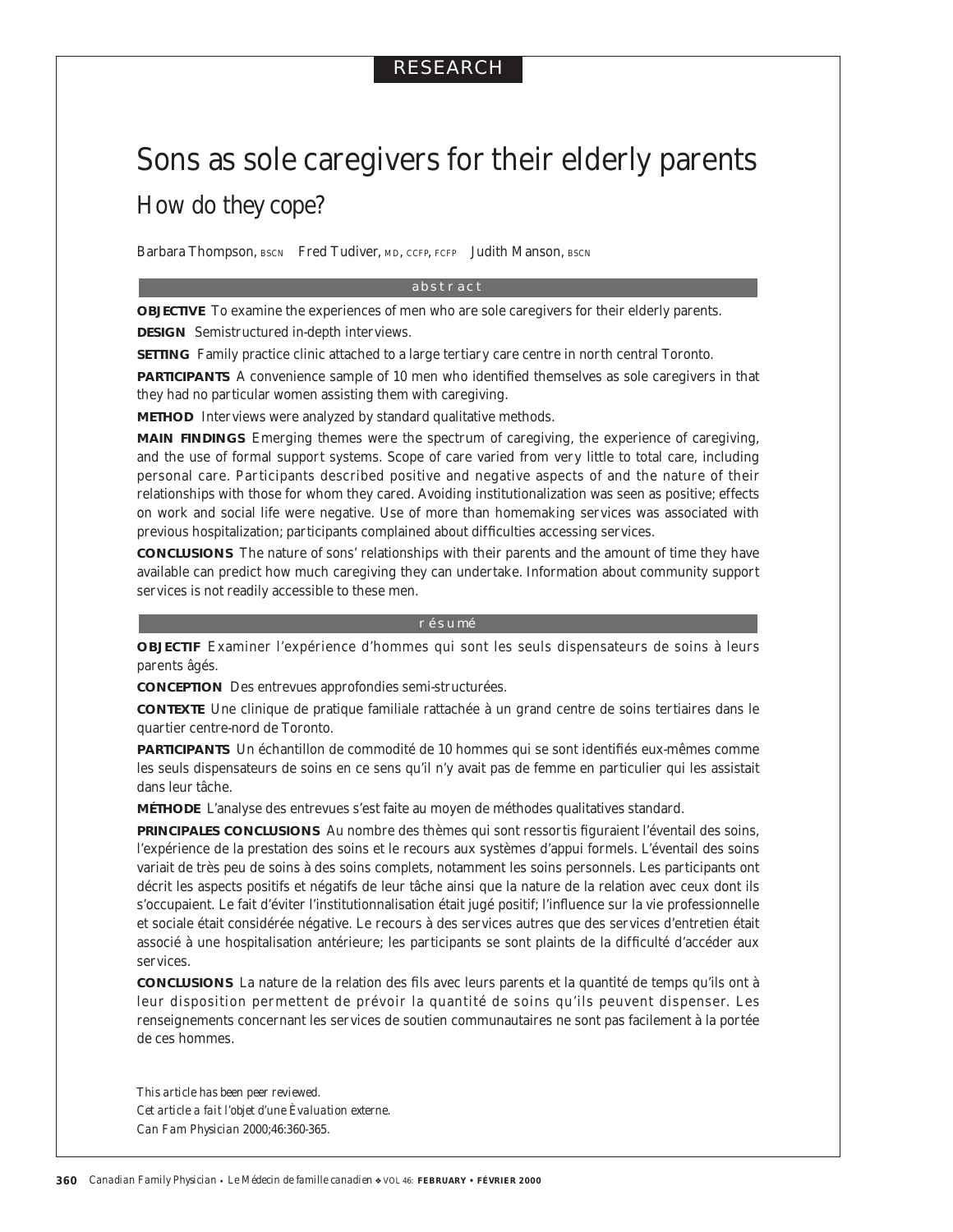RESEARCH **Sons as sole caregivers for their elderly parents**

#### n Canada, up to 30% of those caring for elderly parents are sons.<sup>1,2</sup> A few of these are sole caregivers, that is, without substantial female support. In most cases, these men are caring for their mothers, as most women are known to outlive their husbands. Changes in family structure and need for continued family involvement in primary caregiving suggest that more sons will be sole caregivers of their elderly mothers in the future. $1,3.5$ *I*

If primary health care providers, such as family practitioners, better understood the unique situation of sons who are sole caregivers to their parents, they could assist them better, provide appropriate interventions, and give them information about the network of support services.

The purpose of this study was to explore the experiences of sons who are sole caregivers for their elderly parents.

#### **Literature search**

MEDLINE, AgeLine, and PsychINFO were searched from January 1988 to September 1998 using the key words caregiver, male, men, and son. The search found 42 articles; 11 of these had a qualitative component and included sons in their sample.<sup>1-11</sup> Bibliographies were reviewed for additional articles, but no new studies were found. Studies of men as caregivers have identified the need to further explore factors that influence helping behaviours.6-9 Previous research comparing sons' and daughters' caregiving experiences $10-12$ suggests that sons are more likely to assist with indirect activities of daily living and defer to female relatives when direct personal care is required. Only one study<sup>5</sup> has described the experiences of sons who were *sole* caregivers; however, these men were all participants in a caregiver support group. None of the studies was conducted in a family practice setting.

**Ms Thompson** *is a Family Practice Nurse, and*  **Ms Manson** *is a Registered Nurse and Patient Care Manager, in Sunnybrook and Women's College Health Sciences Centre's Department of Family and Community Medicine, Sunnybrook Site, University of Toronto, Ont.* **Dr Tudiver** *is a family physician and Professor in the Department of Family Medicine and is Director of the Center for Evidence-Based Practice at the State University of New York (SUNY) Health Science Center in Syracuse, NY.*

## METHOD

#### **Setting**

The study was conducted in a large, urban, group family practice clinic within a large tertiary care centre. The clinic provides primary care for approximately 10 000 patients, many of whom are frail and elderly. The investigators were a nurse and physician from one of the teams and the Patient Care Manager, also a trained nurse.

#### **Interviews**

A qualitative method, semistructured in-depth interviews, was chosen for this study to explore in detail the experiences and needs of sons who were sole caregivers for their parents. Ethics approval was obtained from the Ethics Committee at Sunnybrook Health Sciences Centre.

An interview guide was developed based on areas of interest identified in the literature. $1-16$  Participants were asked to describe their caregiving experiences and were probed to describe how they came to be primary caregivers, a typical day, positive and negative experiences, and their relationship with the parent.

The investigators pretested the guide in an audiotaped interview with two men who had been sole caregivers. Both audiotapes were reviewed to ascertain differences in interviewing style. While the styles of the two interviewers were different, each captured the variables of interest. In addition, the two men were asked to add questions that they thought were missing from the guide. Both men stated that the content of the guide was comprehensive and captured the important areas of concern to them as caregivers. Data from these two interviews were not included in the analysis.

Each nurse interviewed five subjects. Subjects known to one nurse were interviewed by the other. Interviews took place at locations chosen by the subjects. Seven interviews were conducted in the clinic, two in subjects' homes, and one in a place of business. Interviews, which lasted approximately 1 hour (2 hours in one case), were audiotaped, and interviewers kept field notes. Information obtained from earlier interviews was incorporated into subsequent interviews to validate themes and discover variances. All interviews were transcribed verbatim.

### **Text analysis**

The text analysis strategy used two methods: immersion, a method that involves researchers intensively with the data to sensitize them to the content, range,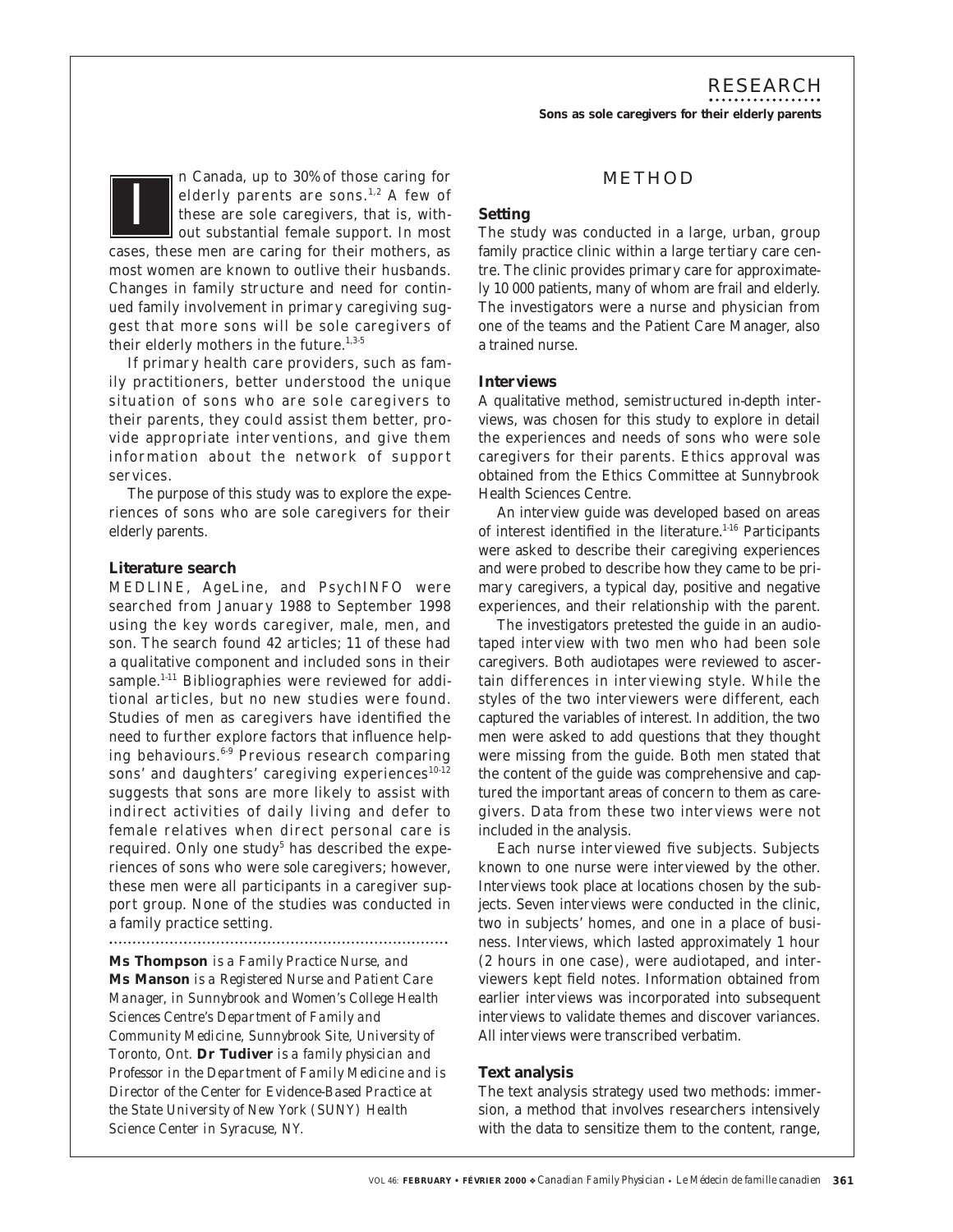# RESEARCH **Sons as sole caregivers for their elderly parents**

and subtleties of the data; and crystallization, which reflects gradual formation and emergence of themes in the data.<sup>13</sup>

Analysis followed a three-step approach adapted from Crabtree and Miller.<sup>14</sup> The text of all 10 interviews was first read independently several times by each of the three authors. Key words, phrases, or concepts used by subjects were selected, and each author developed a set of emerging themes. The authors then met several times, reviewed the findings, and by a process of clarification, confrontation, and consensus, agreed upon themes and subthemes.

After reviewing 10 interviews, it was agreed that no new themes were emerging and that saturation had been reached. The text of the interviews was then coded independently by all three authors according to the themes identified. They met to review in detail the coding, discussing each discrepancy, and agreed on the coding using the same clarification, confrontation, and consensus process. Data were then grouped according to theme and subtheme. Similarities and differences in how subjects described their experiences were noted within each theme, and illustrative quotes were identified.

#### FINDINGS

#### **Participants**

A convenience sample was used; participants were recruited from the practice population of the clinic. Physicians and nurses were approached and asked if they knew of any men who were sole caregivers for elderly parents. That was the only criterion for inclusion. Twelve men who fit the criterion were invited to participate. All agreed to participate, although two men canceled each of three scheduled interviews for unknown reasons. This left 10 subjects who signed consent forms and who were subsequently interviewed.

Participants' average age was 58 (range 48 to 68). Seven subjects had never married, two were married but indicated that their wives were not directly involved in caring for their parents, and one was divorced. All were white; six were employed; four were retired or not working. All lived within the clinic's catchment area, a middle-class neighbourhood. Only one described financial hardship; he was living in his mother's house for financial reasons.

Six of the men resided with the parent, one commuted to her home and later senior's residence, two lived nearby and were in daily contact, and one was selling his own home preparatory to moving into his mother's home.

Nine of the 10 people receiving care were mothers; all were parents of the caregivers. Their ages ranged from 70 to 100. Three mothers were totally dependent in all activities of daily living, one was mostly independent, her son providing only assistance with instrumental activities of daily living. The others required varying levels of assistance: two mothers were living in institutions, one placed after the interview took place. The other eight sons had decided not to pursue institutional care for their parents.

#### **Themes**

Three major themes were identified, and within each theme several subthemes: spectrum of care, encompassing the evolution into caregivers and their role in providing care; experience of caregiving with its positive and negative effects; and use of both formal and informal supports and assistance.

#### *Spectrum of care*

*Evolution into caregivers:* The circumstances of all 10 participants somewhat explained how they became sole caregivers. They were only children or came from families with only brothers, or were the only offspring living close to the parent who required care. Some men felt they had no choice in the matter; others felt the situation evolved naturally with the parent's advancing age. Several mothers and sons had lived together for many years, while others had previously lived independently. One son had moved his mother into his home when she became frail; another was moving back to his parent's house. Another son had spent many weekends driving to where his mother lived and had seen her through placement in an institution.

The subthemes of guilt and commitment kept coming up as explanations for why the sons assumed the caregiving role. Commitment (a personal choice) was described as the predominant motive for providing care. Only one son described his situation as totally negative.

… mainly because there is nobody else, because I am physically present equal parts love, commitment, and guilt,… and it varies what the mix is from time to time.

You may not want to do it, but you damn well better do it. I would have a deep-seated ongoing guilt that would override everything else I did for the rest of my life.

I am 61 years of age now, and my mother has just turned 100. I'm an only child, and my mother and I have been together all these years.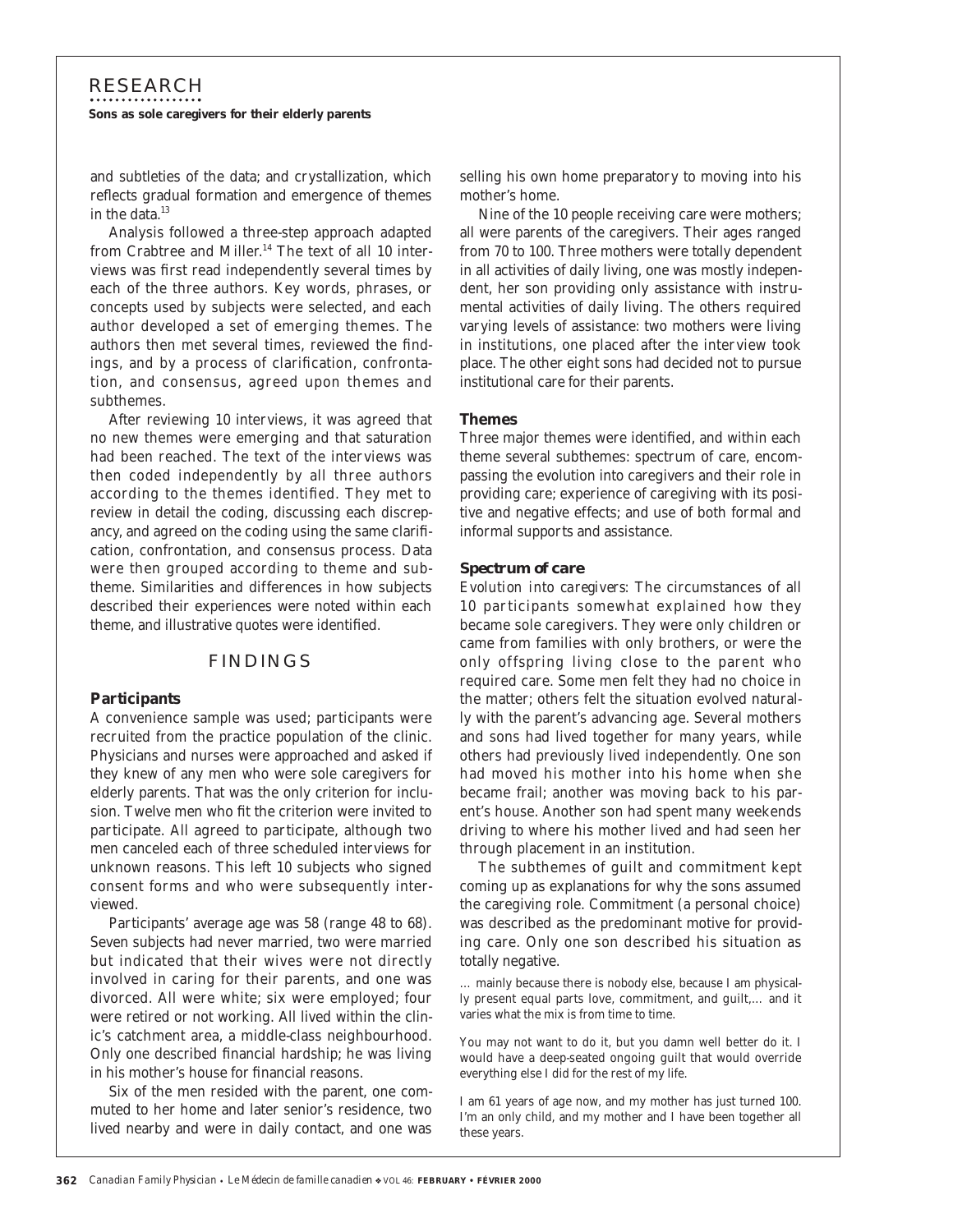I can't think of a better way of being given the opportunity to pay my mother back for the way she brought me up because she was just super to me.

*Son's role in providing care*: The range of care varied. Most provided assistance with activities of daily living, such as grocery shopping and cooking, home maintenance, financial organization, and accompaniment to medical appointments. Two were also providing total personal care: "I'm doing a lot of the cooking, bringing over meals, sort of like a Meals on Wheels service; I do it myself."

The sons providing total care for their mothers described it as a gradual process of taking over more and more activities, including feeding, diapering, and bathing.

She has become more frail and requires pretty well constant care.… The three things I try to ensure [are] that she is always fresh and clean, that she is kept warm, and that she always has lots of different kinds of food to eat.

*Experience of caregiving.* Positive comments about the caregiving experience focused on the accomplishment of keeping parents from being institutionalized and helping enrich their lives: "I feel that my mother has had very good care and that she hasn't been… there has been no overacceleration, I guess you could call it, in getting into the nursing home. She is happy."

Those who were working described the negative effects of their caregiving role on their work lives. It meant that they were unable or unwilling to consider advancement if it meant moving to another city; in some cases this resulted in loss of promotions and career development. The self-employed men noted the financial costs of replacing themselves when they needed to be absent for caregiving tasks: "… what about my career,… because I have turned down jobs that would have led me to being moved away."

Some men voiced the negative effects on their social lives: "When you are trying to run another household and trying to have a semblance of a social life, it is tough." Others described various difficulties in their "new" relationships with their mothers. Some talked about the strain of shifting roles from son to caregiver. Others mentioned boundary issues that had come up as a result of caregiving. These included having to maintain a boundary to protect their identity and sense of self in their social lives with other women: "I find the change in role from son, from child to parent, because of the migration of the roles, and I find it very emotionally taxing."

I constantly have to draw a line to keep her at a bit of a distance because she is lonely, she is afraid, and she wants more of my time than I am able to give and maintain my own sense of who I am and what I want from the world and my life.

Any girl I introduce to my mother… something very natural kicks in she treats this person as a competitor, and she's quite open about it after the person leaves.

Opportunities to get out were mentioned most frequently by those who lived with the parent as mechanisms for coping with the stresses of caregiving: "I guess the thing that saves me is that I can get up and go out.… It is not as if I am there all the time," and "Sometimes I just like going out to a restaurant so someone else can cook for me."

#### *Use of formal and informal supports and assistance*

*Formal supports:* Subjects' use of formal support systems varied. Knowledge and use of more than cleaning services was in all cases associated with previous hospitalization of the person receiving care, and several sons expressed concern about the accessibility of information about services. None of the men were involved with a caregiver support group.

When she comes out of the hospital… (and you know they push people out nowadays), that is by far the worst time, the most stressful time.

It seems they are more structured to being available for women so if there is something to do they want to see you in the daytime. Well, I can't go in the daytime. I guess there are not a lot of single male caregivers.

It is knowing that the service is there is the problem. I don't know how you are supposed to know about these things.… I just didn't know the services existed, but I had no problem after.

*Informal supports (family and friends):* Nine participants (including seven of the unmarried men) indicated they had the moral support of siblings (who perhaps lived far away) or that they had a network of friends on whom they could count for assistance.

I have a good supportive network of friends, and fortunately they usually plug in when I am away. There are a couple of friends that I can call on almost any time, and they will check in on mother; they will help with the shopping as I would do for their people.

While the two married participants stated that their wives did not assist them with care of their parents, the wives supported their caregiving role and provided moral support.

I can use (my wife) as a sounding board and talk to my dad about things and we decide. Having a stable marriage relationship really helps because I don't get any flack from her about what I'm doing.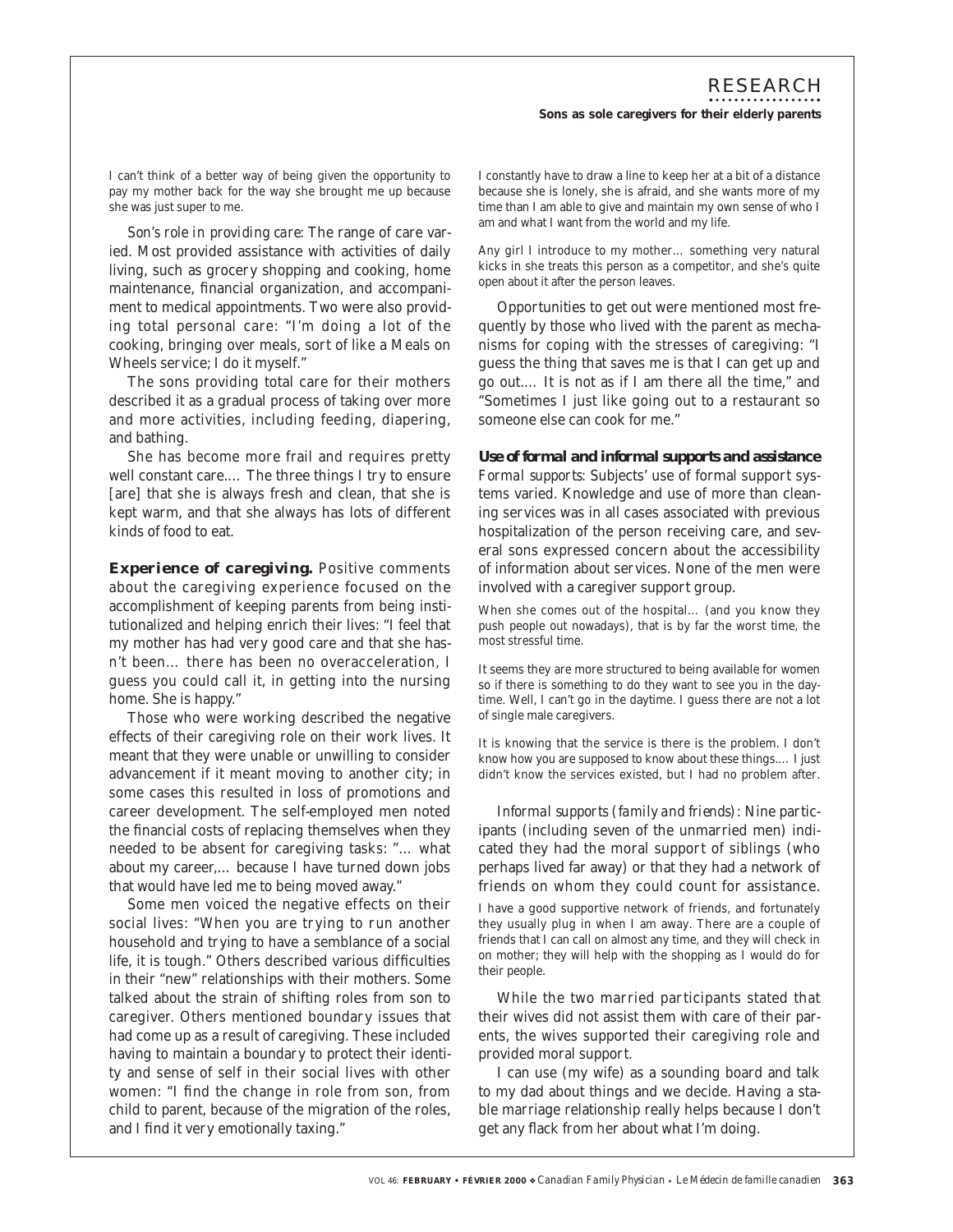## RESEARCH

**Sons as sole caregivers for their elderly parents**

## **DISCUSSION**

This study examined the experiences of men who were sole caregivers to elderly parents. Participants all came from families where there was no woman available to take on the caregiving role. Yaffe has suggested that there is a myth that adult children do not provide care for their aging parents.<sup>17</sup> In fact, we found our participants had a lot of commitment to their parents.

Several sons discussed the difficulty that the reversal of parent-child relationships created for them; this has been documented in the literature, although from a woman's perspective. $17$  The activities and scope of care undertaken by sons were influenced by many factors: the needs and proximity of the parent, the nature of the relationship, the time available, and the presence of informal support. For two men, caregiving involved total care of their mothers. They were both only children who described great commitment to their mothers; they were retired; they felt comfortable with their roles; and they described good informal support.

Both positive and negative aspects of the caregiving experience have been previously described.<sup>5-7,9-11,15,18</sup> A finding not previously described was that use of community services appeared to be related to the level of information provided by hospital discharge planners, and that use of homemaking services was extensive.

Previous studies have concluded that male caregivers use formal support systems very little<sup>12</sup>; however, the participants in those studies might have had female relatives who had undertaken direct caregiving activities, and the samples in those studies were restricted to men in support groups.<sup>4-8,12</sup> Interestingly, none of the participants in this study were in a caregiver support group, and none suggested that being in one would be helpful. Those who made most use of community services suggested a need for more flexibility in support services to meet the needs of their parents and a need to make information about services more accessible to male caregivers.

Our findings suggest that primary care practitioners could be ideally placed to help sole male caregivers and that it is important that they acknowledge the often unrecognized role of sons caring for their parents. Travers suggested that caregivers need recognition, information, and support from their family physicians.<sup>16</sup> In some cases, family physicians might be the only health care providers in a position to identify and counsel sons who are sole caregivers.

#### **Key points**

- This qualitative study examines the experiences of men who are the sole caregivers of their elderly parents.
- These men provided a spectrum of services from little care to total personal care of their parents.
- Most were motivated by a combination of duty and guilt. They saw positive aspects, such as delaying institutionalization, but noted negative effects on their work and social lives.
- Many were unaware of or underused community support systems; family physicians could help them access these supports.

#### **Points de repère**

- Cette étude qualitative examine l'expérience d'hommes qui sont les seuls dispensateurs de soins à leurs parents âgés.
- Ces hommes dispensaient à leurs parents tout un éventail de services allant de très peu de soins à des soins personnels complets.
- La majorité d'entre eux étaient motivés par une combinaison de sentiments de devoir et de culpabilité. Ils jugeaient positifs certains éléments, comme le fait de retarder l'institutionnalisation, mais ils ont relevé des influences négatives sur leur vie professionnelle et sociale.
- Plusieurs n'étaient pas au courant des systèmes de soutien communautaires ou ne les utilisaient pas pleinement: les médecins de famille pourraient les aider à accéder à ces services de soutien.

In our sample, half the men received no professional assistance other than care from a family physician and family practice nurse. Early identification of a sole male caregiver could remind health care professionals to offer information about available support services and identify dyads at risk, particularly where social support for the caregiver is lacking.

#### **Limitations**

The small sample size and its limited socioeconomic, geographic, and cultural variation (mostly middle class, urban, white) limit the generalizability of these findings to other populations. Future research should look at sons with other cultural backgrounds and those living in small urban and rural areas and community-based primary care settings.